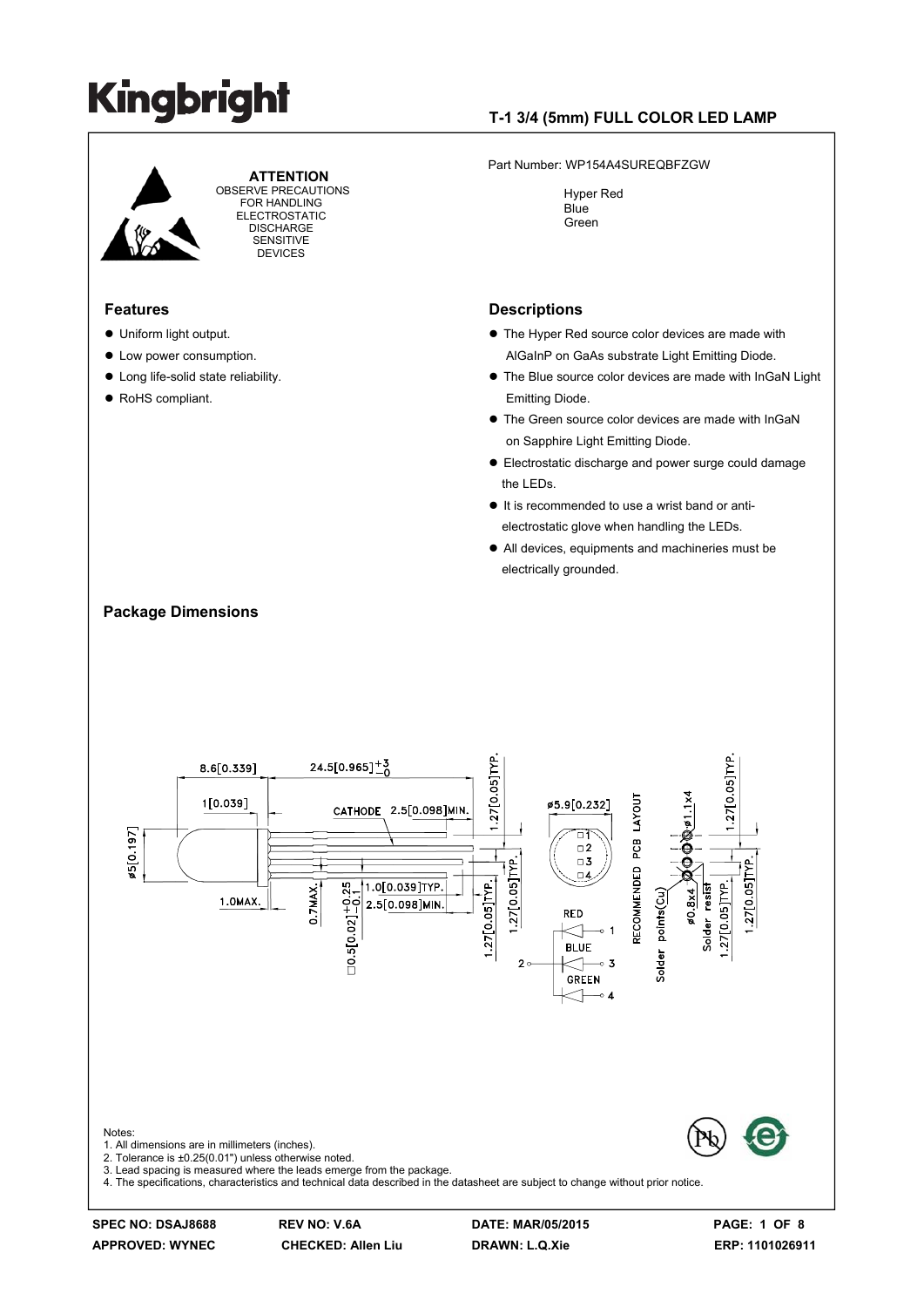| <b>Selection Guide</b><br>Part No. | <b>Dice</b>         | Lens Type      | Iv (mcd) [2]<br>@ 20mA |        | Viewing<br>Angle [1] |
|------------------------------------|---------------------|----------------|------------------------|--------|----------------------|
|                                    |                     |                | Min.                   | Typ.   | 201/2                |
| WP154A4SUREQBFZGW                  | Hyper Red (AlGaInP) | White Diffused | 400                    | 1000   | $60^\circ$           |
|                                    |                     |                | *120                   | $*250$ |                      |
|                                    | Blue (InGaN)        |                | 300                    | 500    |                      |
|                                    |                     |                | *300                   | *500   |                      |
|                                    | Green (InGaN)       |                | 600                    | 1300   |                      |
|                                    |                     |                | *600                   | *1300  |                      |

Notes:

1. θ1/2 is the angle from optical centerline where the luminous intensity is 1/2 of the optical peak value.

2. Luminous intensity/ luminous Flux: +/-15%.

\*Luminous intensity value is traceable to the CIE127-2007 compliant national standards.

#### **Electrical / Optical Characteristics at TA=25°C**

| Symbol              | <b>Parameter</b>         | <b>Device</b>                            | Typ.              |                 | <b>Units</b> | <b>Test Conditions</b> |  |
|---------------------|--------------------------|------------------------------------------|-------------------|-----------------|--------------|------------------------|--|
| λpeak               | Peak Wavelength          | Hyper Red<br><b>Blue</b><br>Green        | 645<br>460<br>515 |                 | nm           | $IF=20mA$              |  |
| λD [1]              | Dominant Wavelength      | <b>Hyper Red</b><br><b>Blue</b><br>Green | 630<br>465<br>525 |                 | nm           | $IF=20mA$              |  |
| $\Delta\lambda$ 1/2 | Spectral Line Half-width | <b>Hyper Red</b><br><b>Blue</b><br>Green | 25<br>25<br>30    |                 | nm           | $IF=20mA$              |  |
| C                   | Capacitance              | Hyper Red<br><b>Blue</b><br>Green        | 45<br>100<br>45   |                 | pF           | $V_F = 0V$ ; f=1MHz    |  |
| VF [2]              | Forward Voltage          | <b>Hyper Red</b><br><b>Blue</b><br>Green | 1.9<br>3.3<br>3.3 | 2.5<br>4<br>4.1 | $\vee$       | $IF=20mA$              |  |
| <b>IR</b>           | <b>Reverse Current</b>   | Hyper Red<br><b>Blue</b><br>Green        |                   | 10<br>50<br>50  | uA           | $V_R = 5V$             |  |

Notes:

1.Wavelength: +/-1nm.

2.Forward Voltage: +/-0.1V.

3.Wavelength value is traceable to the CIE127-2007 compliant national standards.

4.Excess driving current and/or operating temperature higher than recommended conditions may result in severe light degradation or premature failure.

#### **Absolute Maximum Ratings at TA=25°C**

| <b>Parameter</b>              | <b>Hyper Red</b>                     | <b>Blue</b> | Green | <b>Units</b> |  |  |
|-------------------------------|--------------------------------------|-------------|-------|--------------|--|--|
| Power dissipation             | 75                                   | 120         | 102.5 | mW           |  |  |
| DC Forward Current            | 30                                   | 30          | 25    | mA           |  |  |
| Peak Forward Current [1]      | 200                                  | 150         | 150   | mA           |  |  |
| Reverse Voltage               | 5<br>v                               |             |       |              |  |  |
| Operating/Storage Temperature | -40 $^{\circ}$ C To +85 $^{\circ}$ C |             |       |              |  |  |
| Lead Solder Temperature [2]   | 260°C For 3 Seconds                  |             |       |              |  |  |
| Lead Solder Temperature [3]   | 260°C For 5 Seconds                  |             |       |              |  |  |

Notes:

1. 1/10 Duty Cycle, 0.1ms Pulse Width.

2. 2mm below package base.

3. 5mm below package base.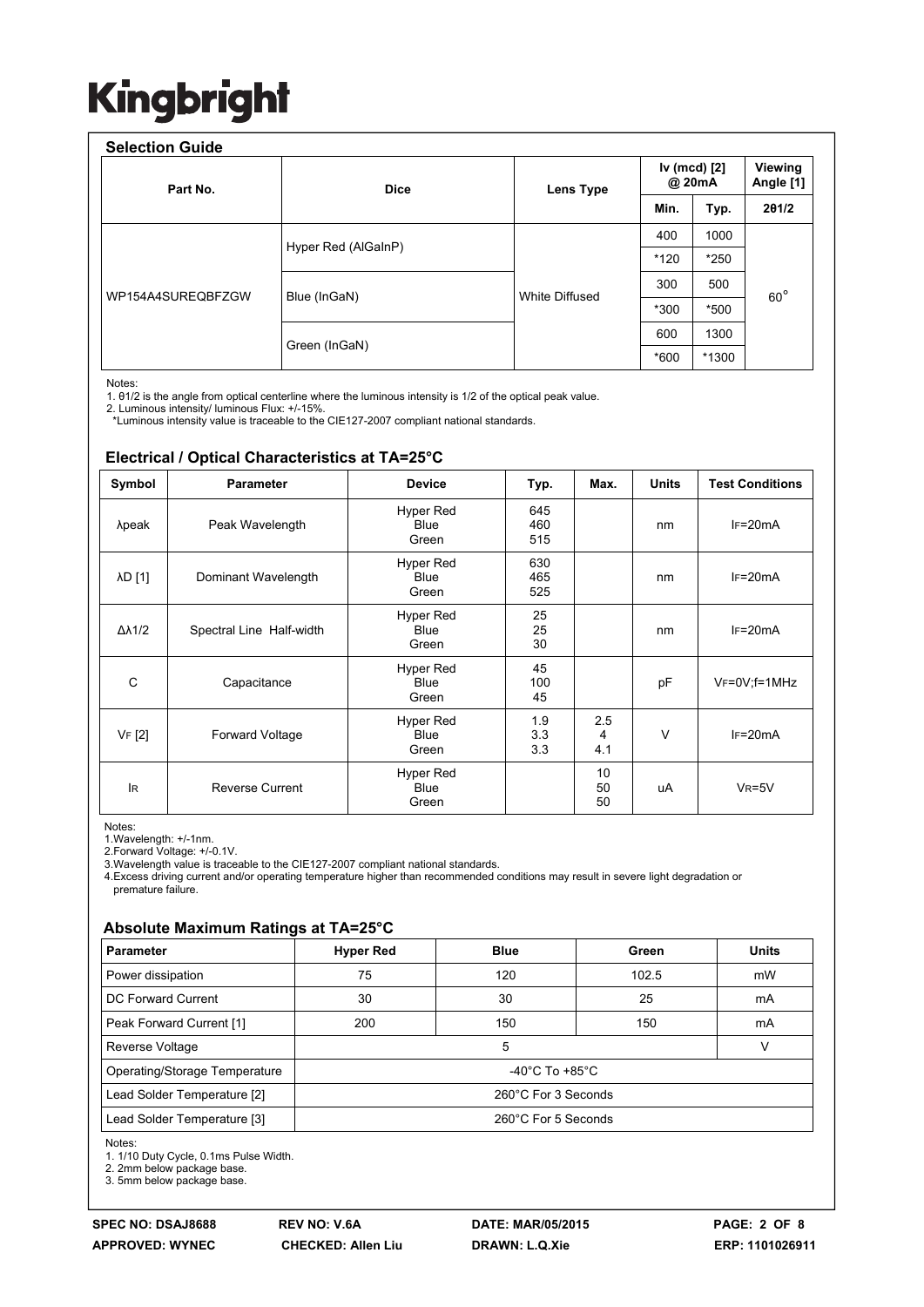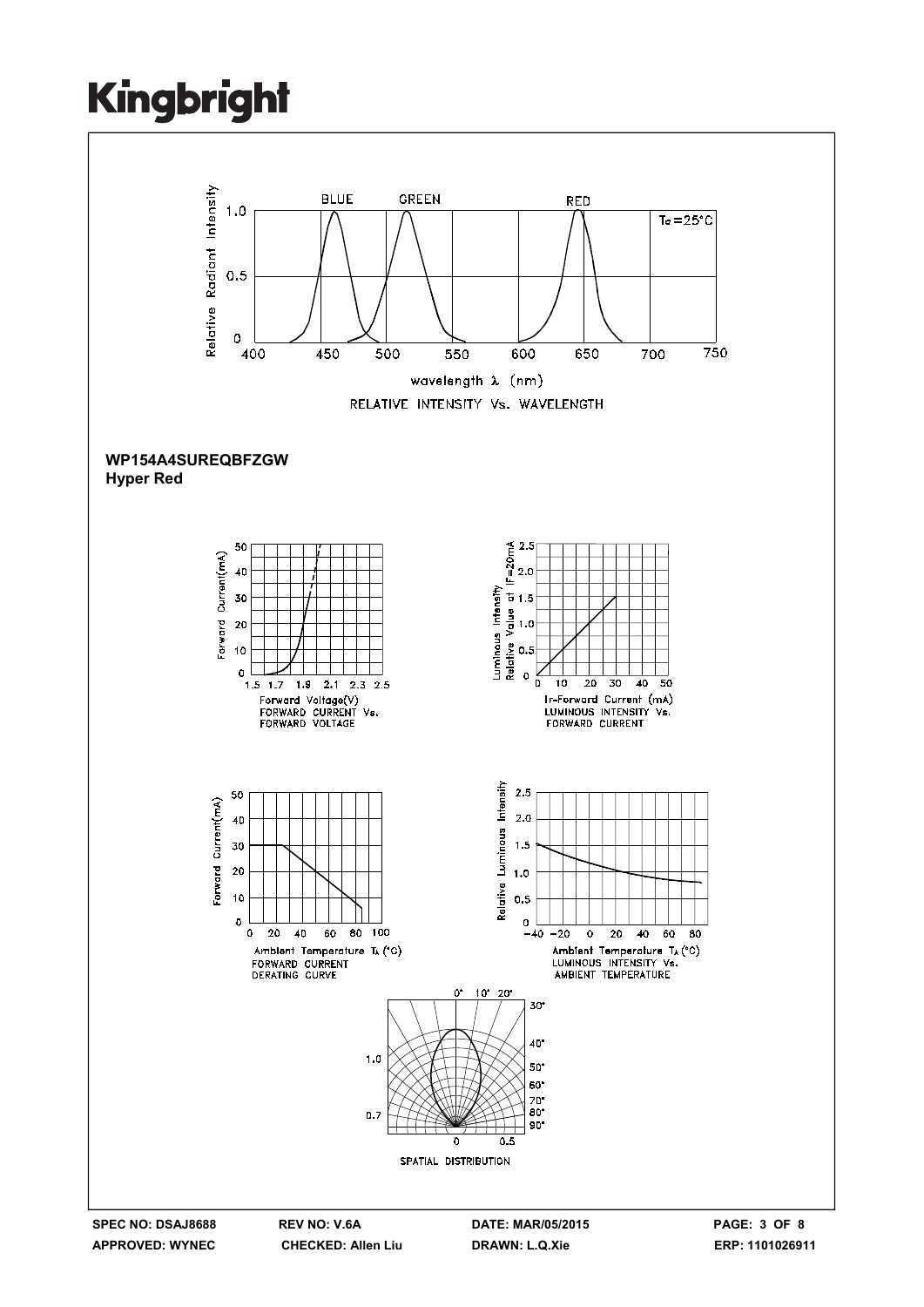**Blue** 

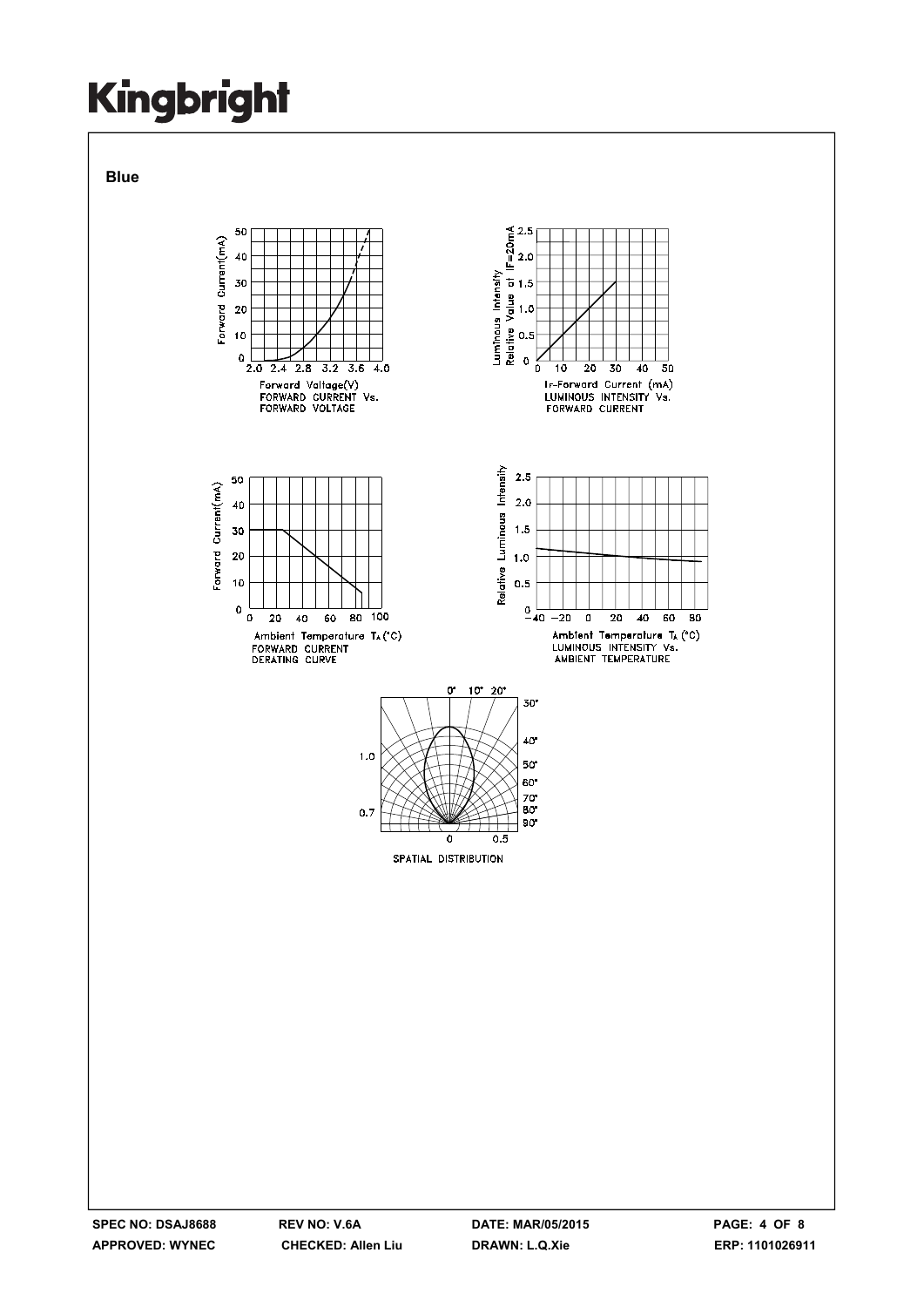**Green** 

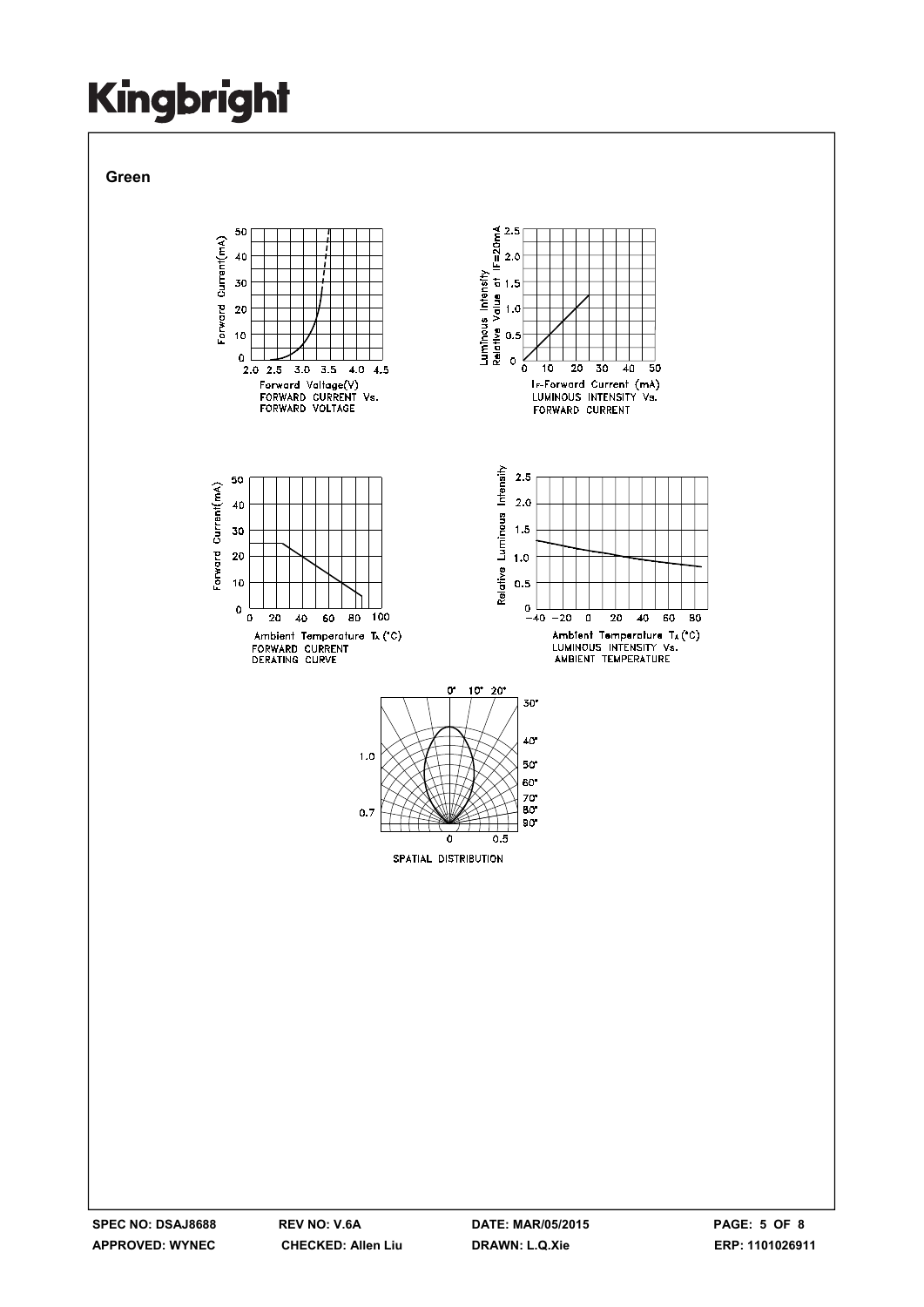

### **Terms and conditions for the usage of this document**

- 1. The information included in this document reflects representative usage scenarios and is intended for technical reference only.
- 2. The part number, type, and specifications mentioned in this document are subject to future change and improvement without notice. Before production usage customer should refer to the latest datasheet for the updated specifications.
- 3. When using the products referenced in this document, please make sure the product is being operated within the environmental and electrical limits specified in the datasheet. If customer usage exceeds the specified limits, Kingbright will not be responsible for any subsequent issues.
- 4. The information in this document applies to typical usage in consumer electronics applications. If customer's application has special reliability requirements or have life-threatening liabilities, such as automotive or medical usage, please consult with Kingbright representative for further assistance.
- 5. The contents and information of this document may not be reproduced or re-transmitted without permission by Kingbright.
- 6. All design applications should refer to Kingbright application notes available at http://www.KingbrightUSA.com/ApplicationNotes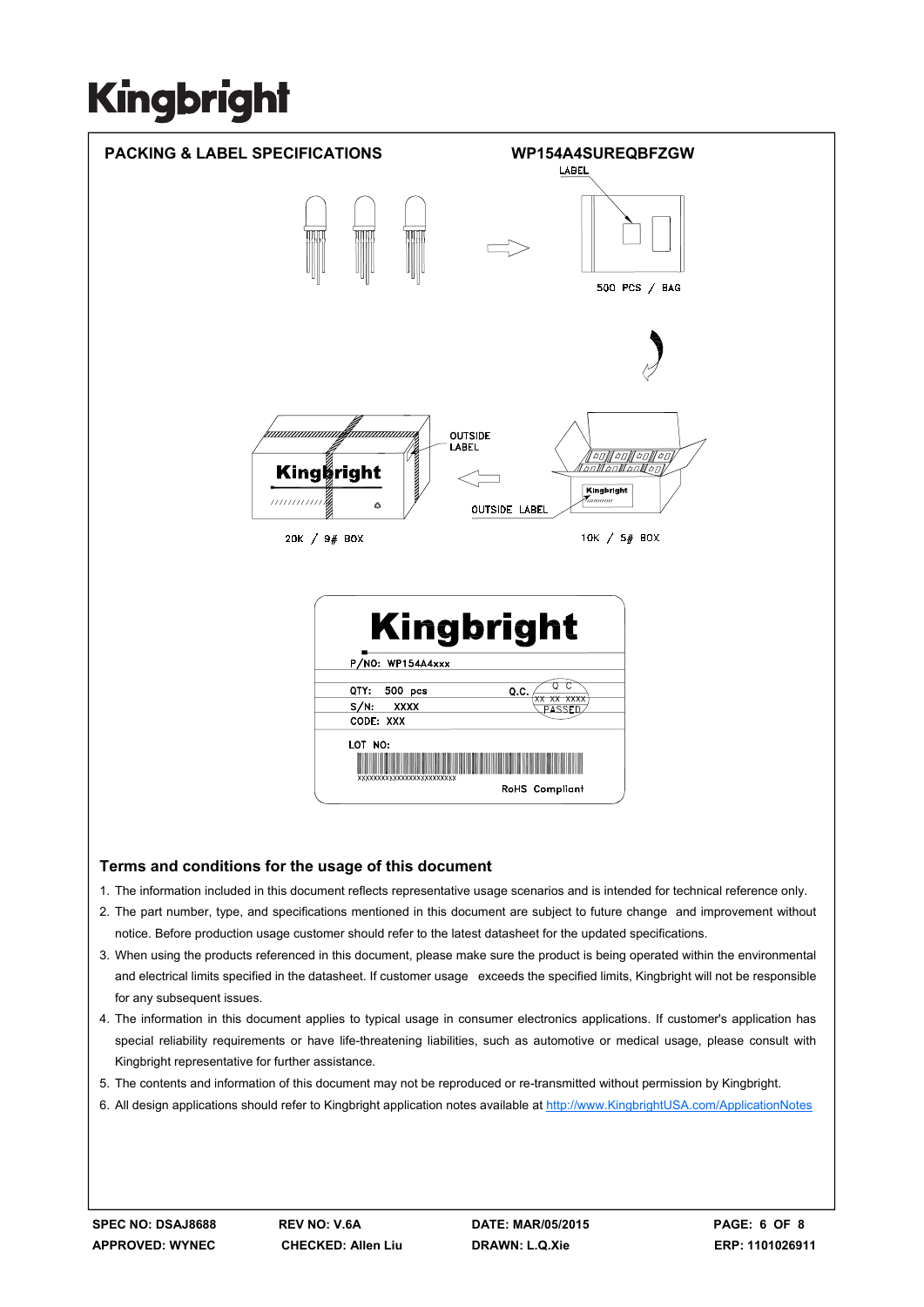### PRECAUTIONS

- 1. Storage conditions:
	- a. Avoid continued exposure to the condensing moisture environment and keep the product away from rapid transitions in ambient temperature.
	- b.LEDs should be stored with temperature  $\leq 30^{\circ}$ C and relative humidity < 60%.
	- c.Product in the original sealed package is recommended to be assembled within 72 hours of opening. Product in opened package for more than a week should be baked for 30  $(+10/-0)$  hours at 85 ~ 100°C.
- 2. The lead pitch of the LED must match the pitch of the mounting holes on the PCB during component placement. Lead-forming may be required to insure the lead pitch matches the hole pitch. Refer to the figure below for proper lead forming procedures. (Fig. 1)



"  $\bigcap$  " Correct mounting method " $\times$ " Incorrect mounting method

Note 1-3: Do not route PCB trace in the contact area between the leadframe and the PCB to prevent short-circuits.

3. When soldering wires to the LED, each wire joint should be separately insulated with heat-shrink tube to prevent short-circuit contact. Do not bundle both wires in one heat shrink tube to avoid pinching the LED leads. Pinching stress on the LED leads may damage the internal structures and cause failure. (Fig. 2)



4. Use stand-offs (Fig.3) or spacers (Fig.4) to securely position the LED above the PCB.



- 5. Maintain a minimum of 3mm clearance between the base of the LED lens and the first lead bend. (Fig. 5 and 6)
- 6. During lead forming, use tools or jigs to hold the leads securely so that the bending force will not be transmitted to the LED lens and its internal structures. Do not perform lead forming once the component has been mounted onto the PCB. (Fig. 7)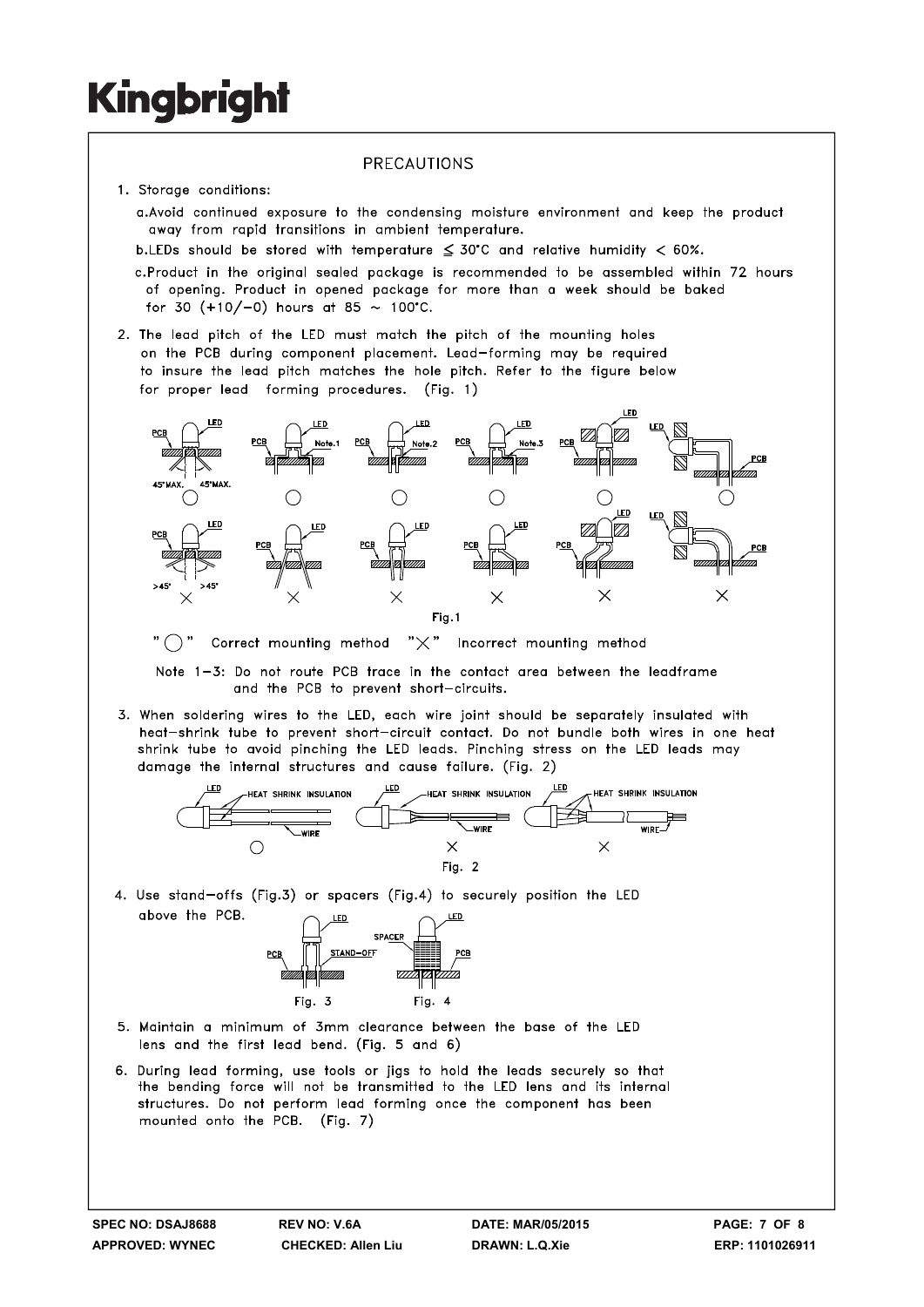

- solder bath temperature of 260°C
- 2. Peak wave soldering temperature between 245°C  $\sim$  255°C for 3 sec (5 sec max).
- 3.Do not apply stress to the epoxy resin while the temperature is above 85°C.

4. Fixtures should not incur stress on the component when mounting and during soldering process. 5.SAC 305 solder alloy is recommended.

6.No more than one wave soldering pass.

**SPEC NO: DSAJ8688 REV NO: V.6A DATE: MAR/05/2015 PAGE: 8 OF 8**